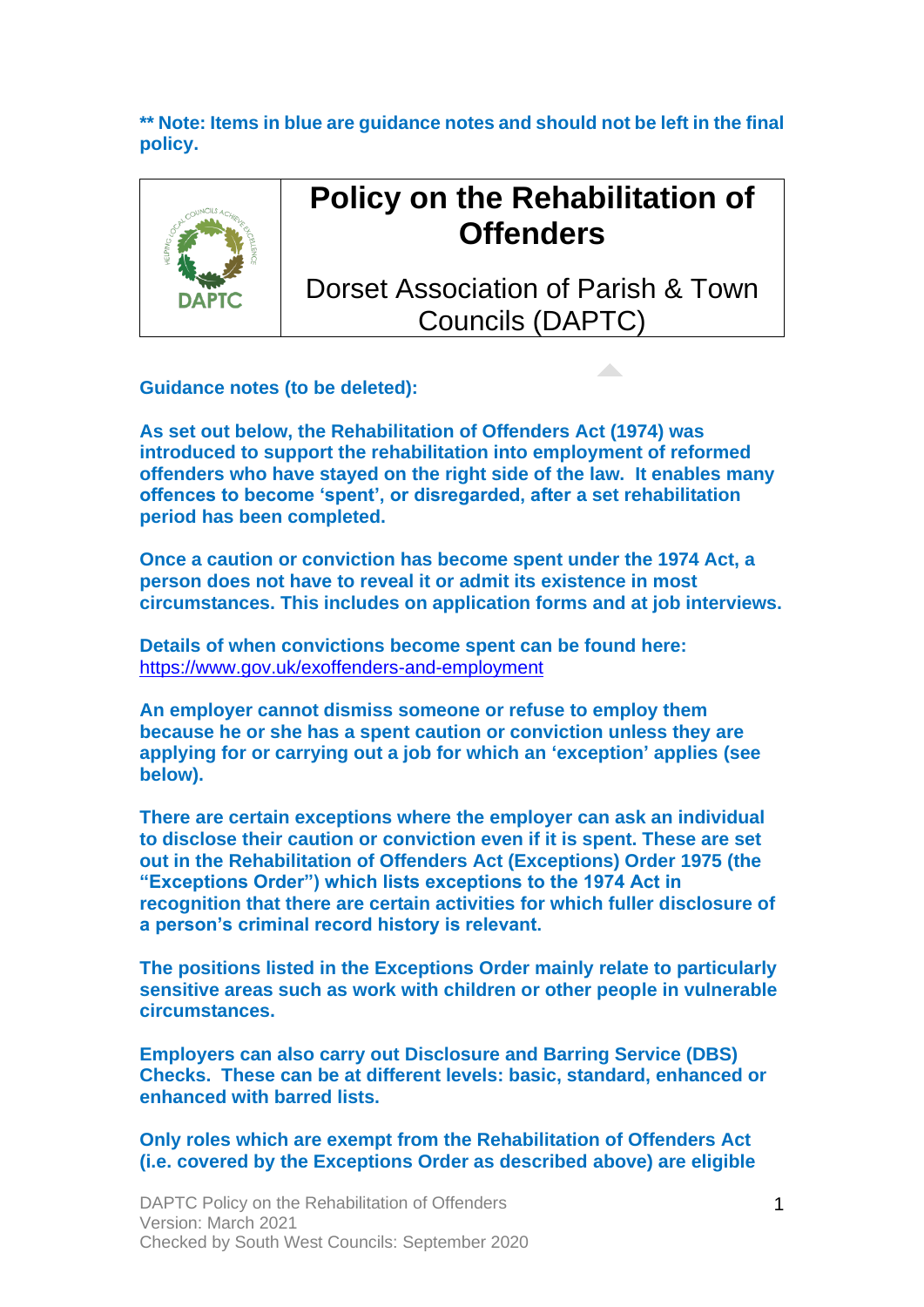**for standard or enchanced disclosure checks. However, an employer can ask applicants for any post to undertake a Basic Disclosure application.**

**Details on which jobs qualify for standard or enhanced disclosures can be found here:** [https://www.gov.uk/government/collections/dbs-eligibility](https://www.gov.uk/government/collections/dbs-eligibility-guidance)[guidance.](https://www.gov.uk/government/collections/dbs-eligibility-guidance) **The Safeguarding Vulnerable Groups Act (2006) requires employers to perform DBS checks for certain occupations, including those working with children or vulnerable adults.**

**Please note: This policy only covers the Council's approach to employing ex-offenders. If your organisation is going to require applicants/employees to undertake a Disclosure you must have a separate policy on this. South West Councils can provide a template policy for you to adapt.**

#### **1. Aims of the policy**

The aim of this policy is to set out the Association's approach towards employing people who have criminal convictions.

DAPTC is committed to being an effective Equal Opportunities employer. This means that the Association will provide equality of opportunity for all job applicants and aims to select people for employment on the basis of their individual skills, abilities, experience, knowledge and, where appropriate, qualifications and training.

The Association will consider ex-offenders for employment, taking into account the criteria above as well as the facts and circumstances relating to their criminal record.

#### **2. Rehabilitation of Offenders Act 1974**

The Rehabilitation of Offenders Act (1974) was introduced to support the rehabilitation into employment of reformed offenders who have stayed on the right side of the law. It enables many offences to become 'spent', or disregarded, after a set rehabilitation period has been completed.

For most purposes the Act treats a rehabilitated person as if he or she had never committed an offence and, as such, they are not obliged to declare their caution(s) or conviction(s), for example when applying for employment.

However, some jobs are exempt from the Rehabilitation of Offenders Act, due to the nature of the role: for example jobs working with children or vulnerable individuals. In this situation the individual is required to disclose both spent and unspent convictions.

#### **3. Establishing Whether Jobs Are Exempt From the Rehabilitation of Offenders act 1974**

DAPTC Policy on the Rehabilitation of Offenders Version: March 2021 Checked by South West Councils: September 2020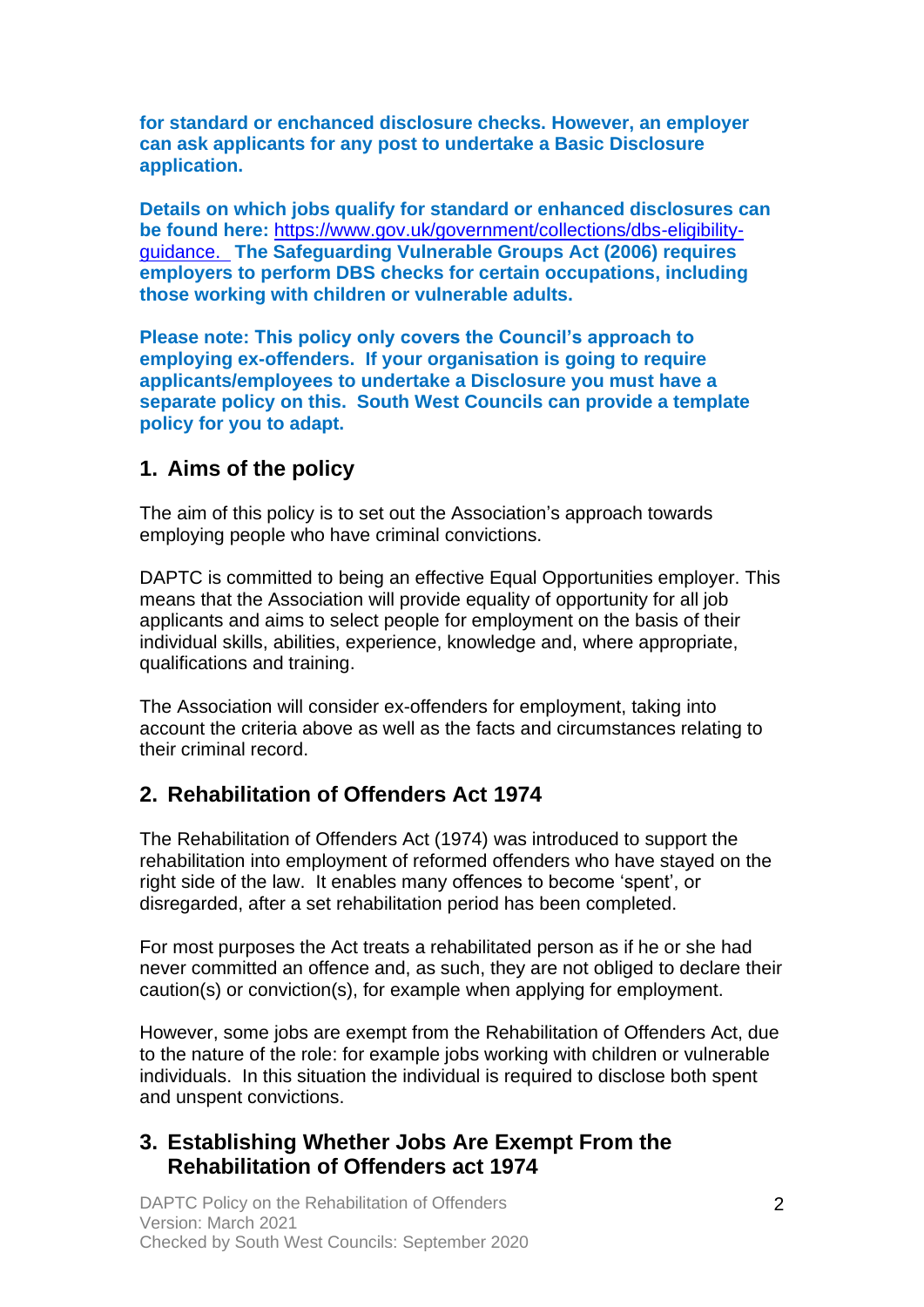The Council will determine which, if any, of its jobs are exempt from the Rehabilitation of Offenders Act. Using this information a decision can be made:

- Whether to ask prospective employees to disclose spent and/or unspent convictions on their job application documents.
- Whether to request a Disclosure and Barring Service check for the successful applicant and, if one is requested, what category of check should be made.

#### **4. For Jobs That Are Not Exempt from the Rehabilitation of Offenders Act 1974**

During the application process, the Association may ask applicants for these jobs to disclose any unspent convictions, but will not ask about spent convictions.

The Council may decide on this basis whether to proceed with the application. See section 7 below.

Once the Association has selected the person to whom it wishes to offer employment, it may also seek the applicant's agreement to make a joint application to the Disclosure and Barring Service (DBS) for a basic disclosure check.

The DBS basic check will provide the Council with documentary evidence about the indivdual's convictions and conditional cautions considered to be 'unspent' under the terms of the [Rehabilitation](https://www.legislation.gov.uk/ukpga/1974/53) of Offenders Act 1974.

If the Council undertakes Disclosure and Barring Service checks at any level, then further information regarding this process can be found in the Association's Criminal Records Check Policy.

#### **5. For Jobs That Are Exempt from the Rehabilitation of Offenders Act 1974**

If the job into which the Association is seeking to recruit is one of the excluded jobs listed in the Rehabilitation of Offenders Act 1974 (Exceptions) Order 1975, the Association will require the job applicant to disclose all convictions, whether spent or unspent (other than where protected cautions and protected convictions do not need to be disclosed, depending on the job concerned).

The Association may decide on this basis whether to proceed with the application. See section 7 below.

Once the Association has selected the person to whom it wishes to offer employment, it may also seek the applicant's agreement to make a joint application to the Disclosure and Barring Service (DBS) for a standard, enhanced or enhanced with DBS barred lists check (as appropriate). The